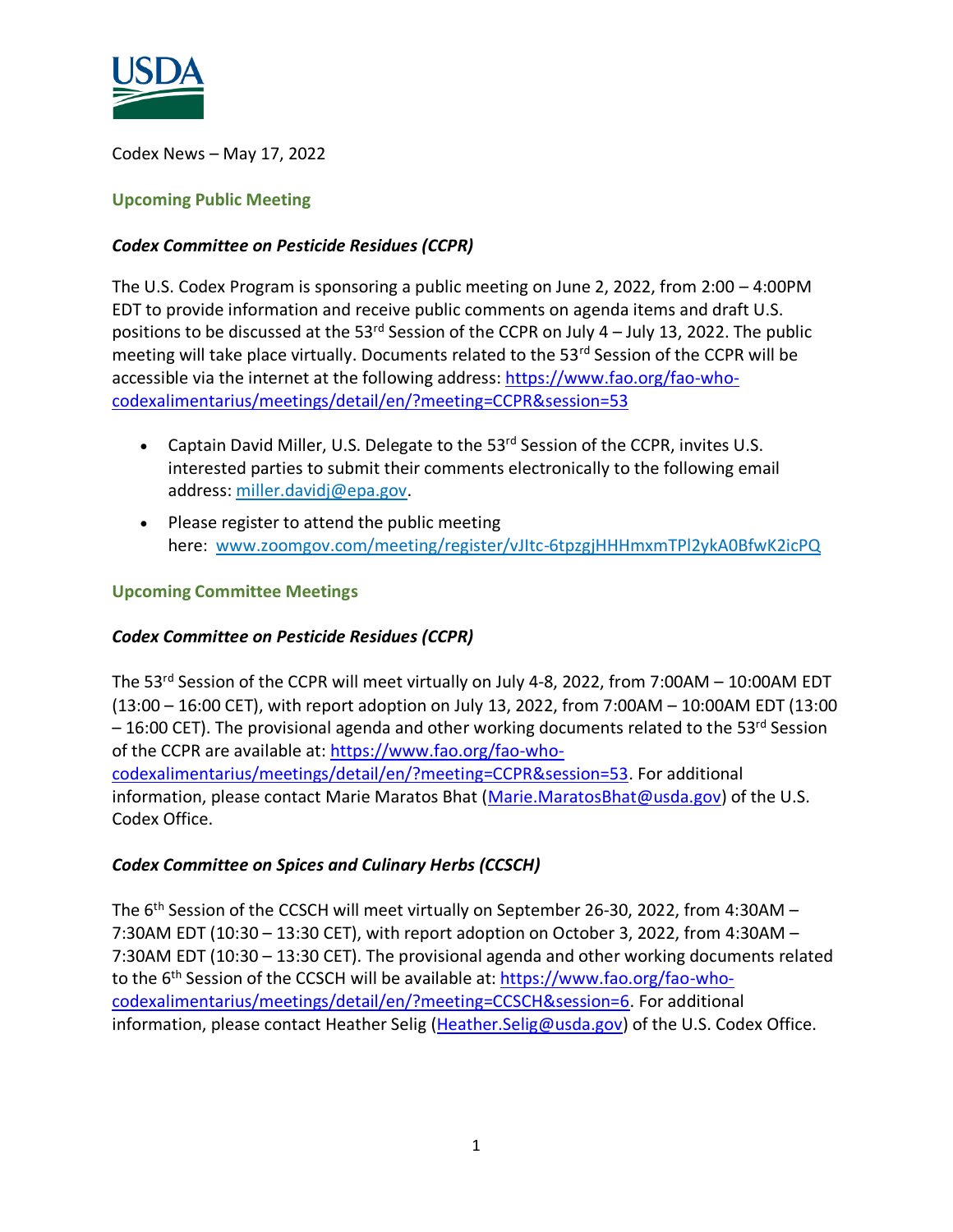#### **Requests for Comments**

### *Codex Committee on Food Hygiene (CCFH)*

**Biological Foodborne Outbreaks:** The Codex Secretariat has issued a Circular Letter (CL 2022/32/OCS-FH) requesting comments on the draft Guidelines for the Management of Biological Foodborne Outbreaks. The CL is currently available in English, French, and Spanish at the following link: [http://www.fao.org/fao-who-codexalimentarius/resources/circular-letters.](http://www.fao.org/fao-who-codexalimentarius/resources/circular-letters) If you are interested in having your comments considered in the U.S. response, please send them to Marie Maratos Bhat [\(Marie.MaratosBhat@usda.gov\)](mailto:Marie.MaratosBhat@usda.gov) by July 8, 2022. Comments by Member Countries and Codex Observers should be submitted via their Codex Contact Point (CCP) using the Online Commenting System (OCS) [\(https://ocs.codexalimentarius.org\)](https://ocs.codexalimentarius.org/) by July 31, 2022.

**Decision Tree in the** *General Principles of Food Hygiene***:** The Codex Secretariat has issued a Circular Letter (CL 2022/33/OCS-FH) requesting comments on the proposed draft revision to the *General Principles of Food Hygiene* regarding inclusion of the decision tree. The CL is currently available in English, French, and Spanish at the following link: [http://www.fao.org/fao-who-codexalimentarius/resources/circular-letters.](http://www.fao.org/fao-who-codexalimentarius/resources/circular-letters) If you are interested in having your comments considered in the U.S. response, please send them to Marie Maratos Bhat [\(Marie.MaratosBhat@usda.gov\)](mailto:Marie.MaratosBhat@usda.gov) by July 8, 2022. Comments by Member Countries and Codex Observers should be submitted via their CCP using the OCS [\(https://ocs.codexalimentarius.org\)](https://ocs.codexalimentarius.org/) by July 31, 2022.

# *Codex Committee on Food Labelling (CCFL)*

**Sustainability Labelling:** The Codex Secretariat has extended the deadline for the Circular Letter (CL 2022/12-FL) requesting information on sustainability labelling. The CL is currently available in English, French, and Spanish at the following link: [http://www.fao.org/fao-who](http://www.fao.org/fao-who-codexalimentarius/resources/circular-letters)[codexalimentarius/resources/circular-letters.](http://www.fao.org/fao-who-codexalimentarius/resources/circular-letters) If you are interested in having your comments considered in the U.S. response, please send them to Kristen Hendricks [\(Kristen.Hendricks@usda.gov\)](mailto:Kristen.Hendricks@usda.gov) by July 1, 2022. Comments by Member Countries and Codex Observers should be submitted to [codexnz@mpi.govt.nz](mailto:codexnz@mpi.govt.nz) with a copy to [Phillippa.hawthorne@mpi.govt.nz](mailto:Phillippa.hawthorne@mpi.govt.nz) and [Kati.laitinen@mpi.govt.nz](mailto:Kati.laitinen@mpi.govt.nz) by July 15, 2022.

# *Codex Committee on Pesticide Residues (CCPR)*

**JMPR 2021 MRL Recommendations:** The Codex Secretariat has issued a Circular Letter (CL 2022/20(REV1)-PR) requesting comments on the maximum residue limit (MRL) recommendations from the two Joint FAO/WHO Meetings on Pesticide Residues (JMPR) which met in 2021—the JMPR Regular Meeting and the JMPR Extra Meeting. The CL is currently available in English at the following link: [http://www.fao.org/fao-who](http://www.fao.org/fao-who-codexalimentarius/resources/circular-letters)[codexalimentarius/resources/circular-letters.](http://www.fao.org/fao-who-codexalimentarius/resources/circular-letters) If you are interested in having your comments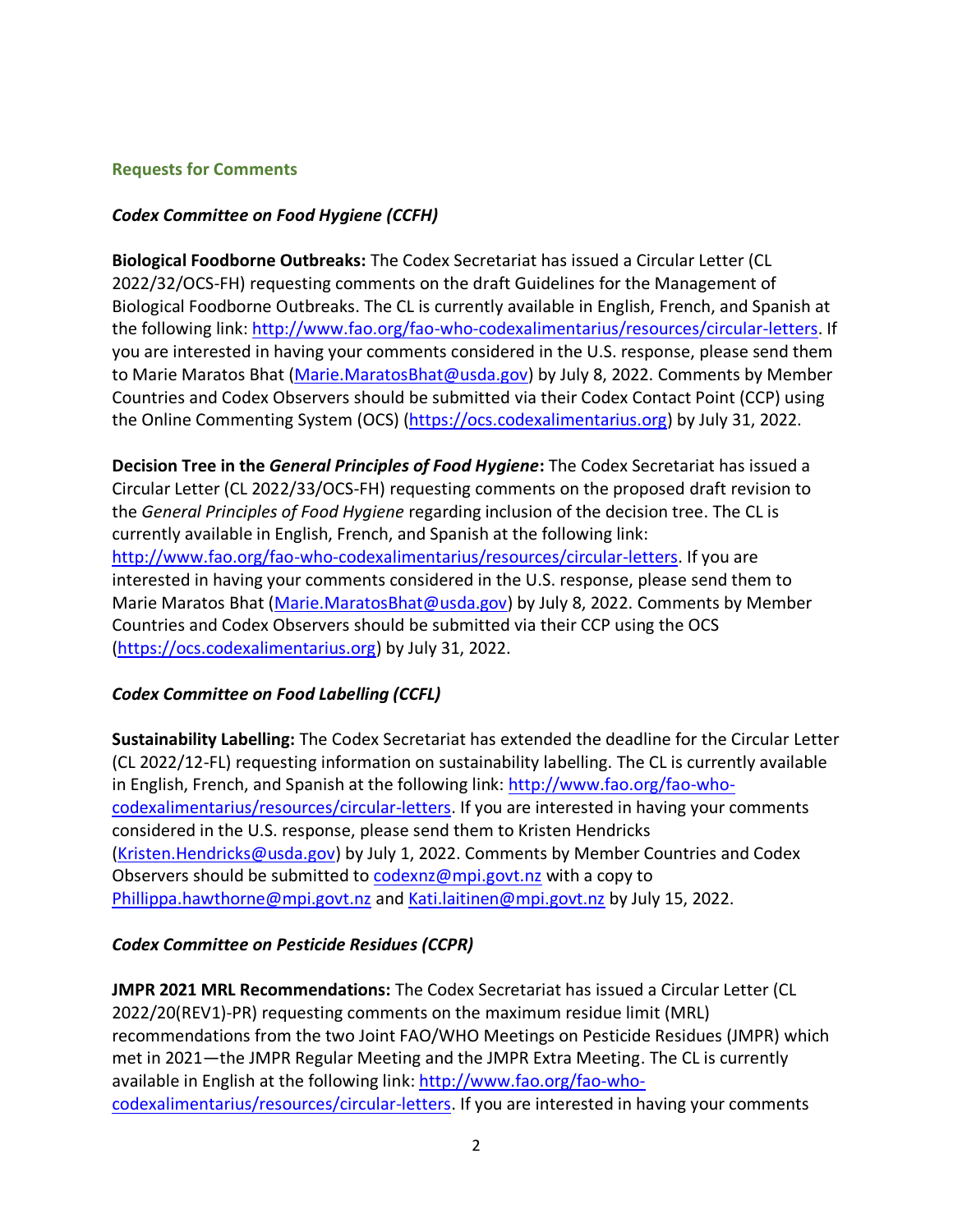considered in the U.S. response, please send them to Marie Maratos Bhat [\(Marie.MaratosBhat@usda.gov\)](mailto:Marie.MaratosBhat@usda.gov) by June 6, 2022. Comments by Member Countries and Codex Observers should be submitted via their CCP using the OCS [\(https://ocs.codexalimentarius.org\)](https://ocs.codexalimentarius.org/) by June 15, 2022.

**Okra:** The Codex Secretariat has issued a Circular Letter (CL 2022/34-PR) requesting comments on the establishment of MRLs for pesticides in okra as part of the *Revision of the Classification of Food and Feed* (CXM 4-1989). The CL is currently available in English at the following link: [http://www.fao.org/fao-who-codexalimentarius/resources/circular-letters.](http://www.fao.org/fao-who-codexalimentarius/resources/circular-letters) If you are interested in having your comments considered in the U.S. response, please send them to Marie Maratos Bhat [\(Marie.MaratosBhat@usda.gov\)](mailto:Marie.MaratosBhat@usda.gov) by June 6, 2022. Comments by Member Countries and Codex Observers should be submitted via their CCP using the OCS [\(https://ocs.codexalimentarius.org\)](https://ocs.codexalimentarius.org/) by June 15, 2022.

**Edible Animal Tissue:** The Codex Secretariat has issued a Circular Letter (CL 2022/36-PR) requesting comments on harmonized definitions/terms for "edible offal" and other edible animal tissues (i.e., "meat" "muscle" and "fat"). This is part of the coordination of work between the CCPR and the Codex Committee on Residues of Veterinary Drugs in Foods (CCRVDF). The CL is currently available in English at the following link: [http://www.fao.org/fao](http://www.fao.org/fao-who-codexalimentarius/resources/circular-letters)[who-codexalimentarius/resources/circular-letters.](http://www.fao.org/fao-who-codexalimentarius/resources/circular-letters) If you are interested in having your comments considered in the U.S. response, please send them to Marie Maratos Bhat [\(Marie.MaratosBhat@usda.gov\)](mailto:Marie.MaratosBhat@usda.gov) by June 6, 2022. Comments by Member Countries and Codex Observers should be submitted via their CCP using the OCS [\(https://ocs.codexalimentarius.org\)](https://ocs.codexalimentarius.org/) by June 15, 2022.

**Active Substances of Low Public Health Concern:** The Codex Secretariat has issued a Circular Letter (CL 2022/37-PR) requesting comments on the draft Guidelines for the recognition of active substances or authorized uses of active substances of low public health concern. The CL is currently available in English at the following link: [http://www.fao.org/fao-who](http://www.fao.org/fao-who-codexalimentarius/resources/circular-letters)[codexalimentarius/resources/circular-letters.](http://www.fao.org/fao-who-codexalimentarius/resources/circular-letters) If you are interested in having your comments considered in the U.S. response, please send them to Marie Maratos Bhat [\(Marie.MaratosBhat@usda.gov\)](mailto:Marie.MaratosBhat@usda.gov) by June 6, 2022. Comments by Member Countries and Codex Observers should be submitted via their CCP using the OCS [\(https://ocs.codexalimentarius.org\)](https://ocs.codexalimentarius.org/) by June 15, 2022.

**Management of Unsupported Compounds:** The Codex Secretariat has issued a Circular Letter (CL 2022/39-PR) requesting comments on the management of unsupported compounds without public health concern scheduled for periodic review by the JMPR. The CL is currently available in English at the following link: [http://www.fao.org/fao-who](http://www.fao.org/fao-who-codexalimentarius/resources/circular-letters)[codexalimentarius/resources/circular-letters.](http://www.fao.org/fao-who-codexalimentarius/resources/circular-letters) If you are interested in having your comments considered in the U.S. response, please send them to Marie Maratos Bhat [\(Marie.MaratosBhat@usda.gov\)](mailto:Marie.MaratosBhat@usda.gov) by June 6, 2022. Comments by Member Countries and Codex Observers should be submitted via their CCP using the OCS [\(https://ocs.codexalimentarius.org\)](https://ocs.codexalimentarius.org/) by June 15, 2022.